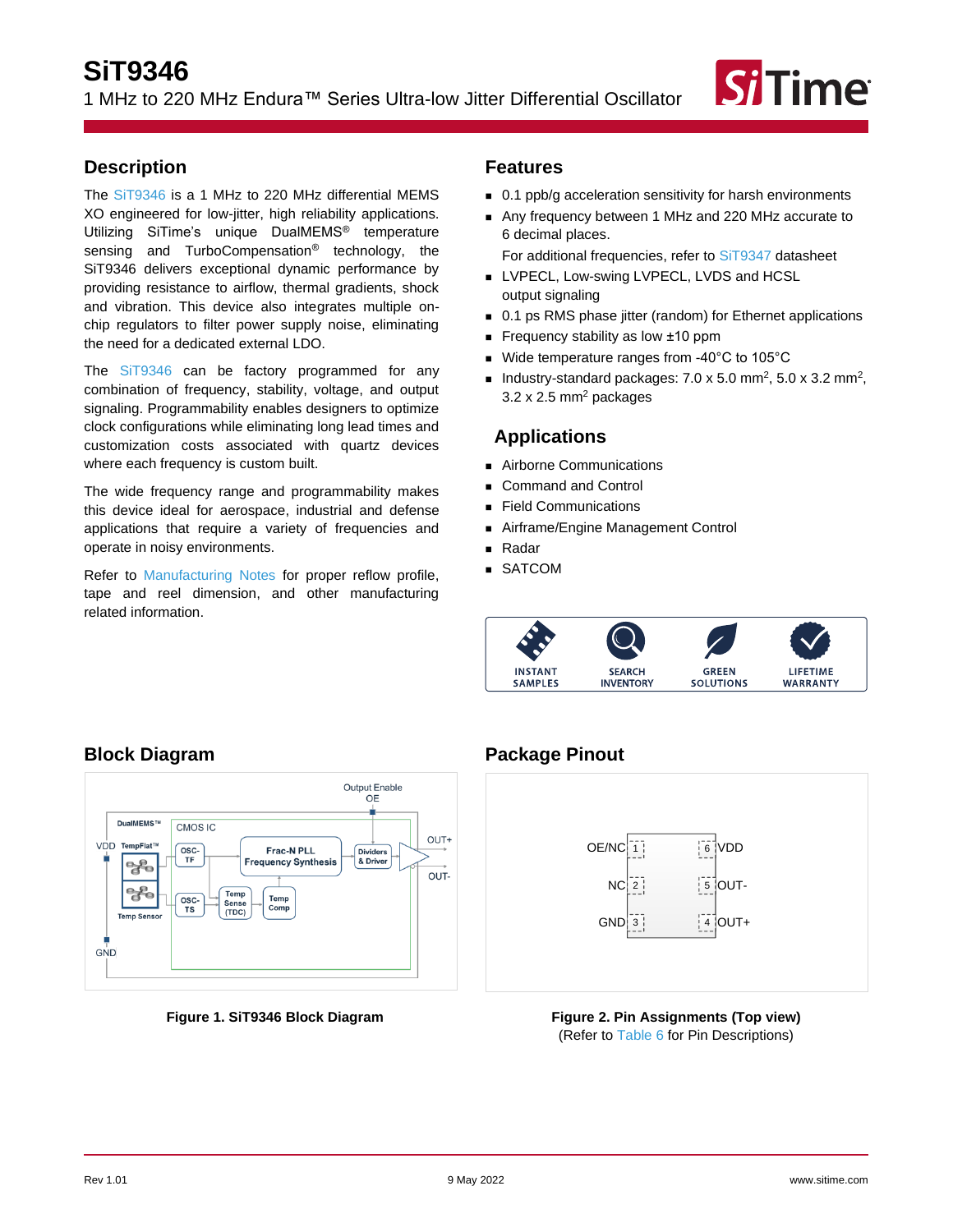

### <span id="page-1-1"></span>**Ordering Information**

# SiT9346AC-1B2A33E125.000000T



**Notes:**

<span id="page-1-0"></span>1. Bulk is available for sampling only.

#### **Table 1. Ordering Codes for Supported Tape & Reel Packing Method**

| <b>Device Size</b><br>(mm x mm) | 8 mm T&R<br>(3ku)        | <b>8 mm T&amp;R</b><br>(1ku) | <b>12 mm T&amp;R</b><br>(3ku) | <b>12 mm T&amp;R</b><br>(1ku)  | <b>16 mm T&amp;R</b><br>(3ku) | <b>16 mm T&amp;R</b><br>(1ku) |
|---------------------------------|--------------------------|------------------------------|-------------------------------|--------------------------------|-------------------------------|-------------------------------|
| $7.0 \times 5.0$                | $\overline{\phantom{0}}$ |                              | $\qquad \qquad -$             | $\qquad \qquad \longleftarrow$ |                               |                               |
| $5.0 \times 3.2$                |                          |                              |                               |                                |                               |                               |
| $3.2 \times 2.5$                | D                        |                              |                               |                                |                               | $\overline{\phantom{0}}$      |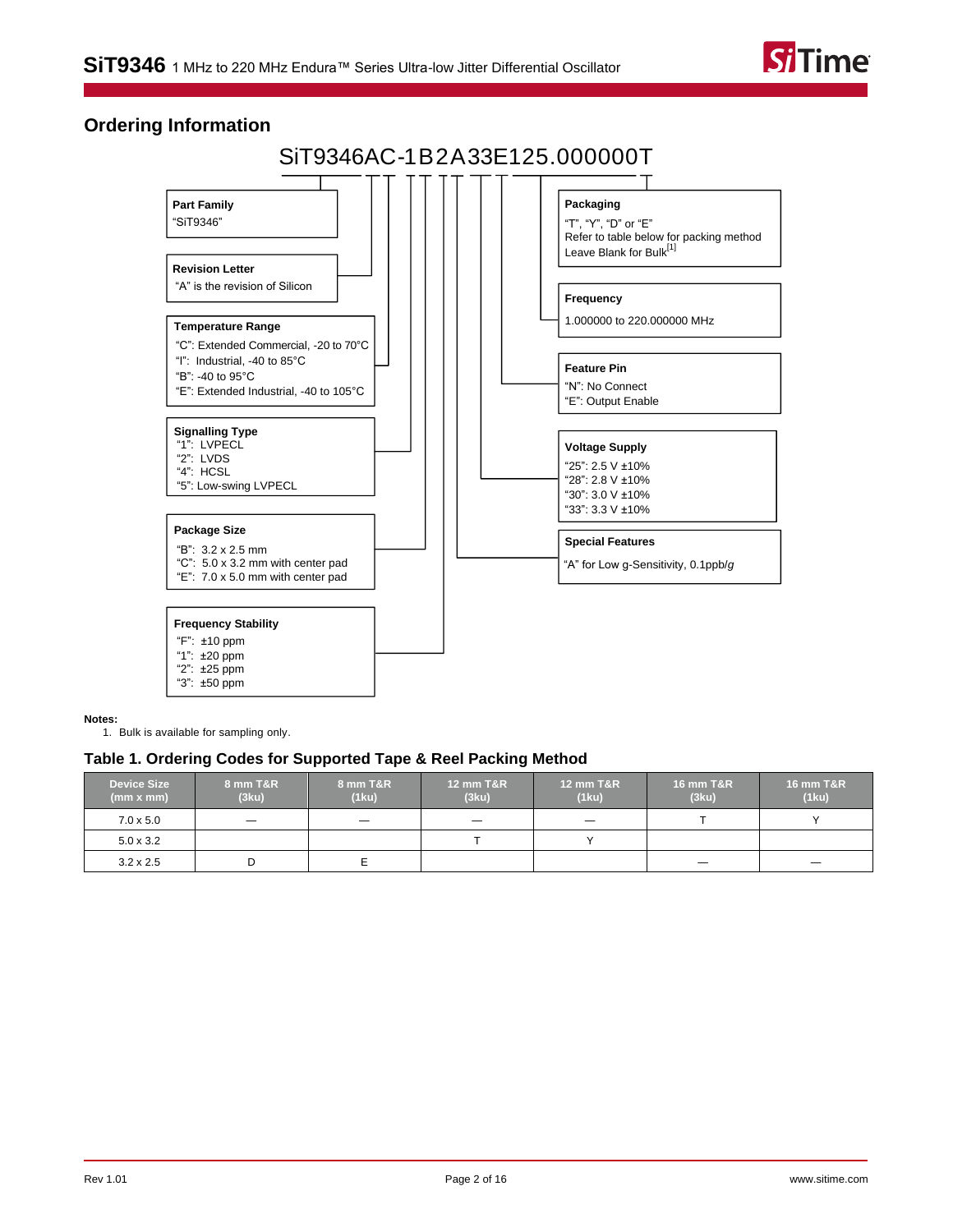

### **TABLE OF CONTENTS**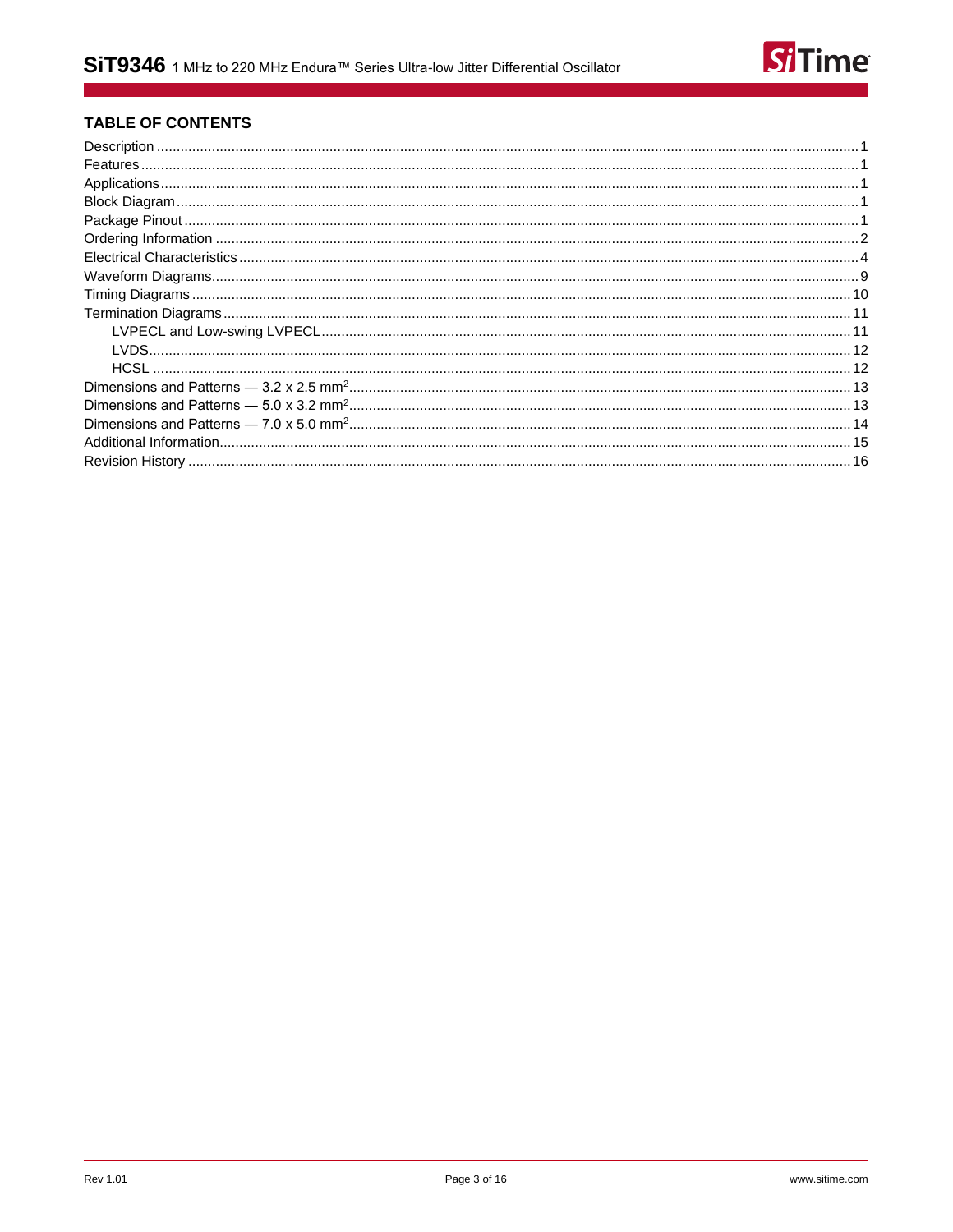## <span id="page-3-0"></span>**Electrical Characteristics**

All Min and Max limits in the Electrical Characteristics tables are specified over temperature and rated operating voltage with standard output termination show in the termination diagrams. Typical values are at 25°C and nominal supply voltage.

#### <span id="page-3-1"></span>**Table 2. Electrical Characteristics – Common to LVPECL, Low-swing LVPECL, LVDS and HCSL** (All temperature ranges)

| <b>Parameter</b>                              | <b>Symbol</b>                                                    | Min.              | Typ.                     | Max.                          | <b>Unit</b>  | <b>Condition</b>                                                                                                                                               |
|-----------------------------------------------|------------------------------------------------------------------|-------------------|--------------------------|-------------------------------|--------------|----------------------------------------------------------------------------------------------------------------------------------------------------------------|
|                                               |                                                                  |                   |                          | <b>Frequency Range</b>        |              |                                                                                                                                                                |
| <b>Output Frequency Range</b>                 | $\mathsf{f}$                                                     | $\mathbf{1}$      | $\equiv$                 | 220.000001                    | <b>MHz</b>   | Accurate to 6 decimal places                                                                                                                                   |
|                                               |                                                                  |                   |                          | <b>Frequency Stability</b>    |              |                                                                                                                                                                |
| <b>Frequency Stability</b>                    | F_stab                                                           | $-10$             | -                        | $+10$                         | ppm          | Inclusive of initial tolerance, operating temperature, rated power                                                                                             |
|                                               | supply voltage and load variations<br>$-20$<br>$+20$<br>ppm<br>- |                   |                          |                               |              |                                                                                                                                                                |
|                                               |                                                                  | $-25$             | -                        | $+25$                         | ppm          |                                                                                                                                                                |
|                                               |                                                                  | $-50$             | $\overline{\phantom{0}}$ | $+50$                         | ppm          |                                                                                                                                                                |
| <b>First Year Aging</b>                       | $F_1$                                                            | $-0.7$            | ±0.4                     | $+0.7$                        | ppm          | At 85°C                                                                                                                                                        |
| 5 Year Aging                                  | $F_5y$                                                           | $-1.1$            | ±0.7                     | $+1.1$                        | ppm          | At 85°C                                                                                                                                                        |
| 10 Year Aging                                 | $F_1$ 10y                                                        | $-1.3$            | ±0.8                     | $+1.3$                        | ppm          | At 85°C                                                                                                                                                        |
| 20 Year Aging                                 | $F_2$                                                            | $-1.5$            | ±1.0                     | $+1.5$                        | ppm          | At 85°C                                                                                                                                                        |
|                                               |                                                                  |                   |                          | <b>Temperature Range</b>      |              |                                                                                                                                                                |
| <b>Operating Temperature Range</b>            | T_use                                                            | $-20$             | $\overline{\phantom{0}}$ | $+70$                         | °C           | <b>Extended Commercial</b>                                                                                                                                     |
|                                               |                                                                  | $-40$             | -                        | $+85$                         | $^{\circ}$ C | Industrial                                                                                                                                                     |
|                                               |                                                                  | $-40$             | $\overline{\phantom{0}}$ | $+95$                         | °C           |                                                                                                                                                                |
|                                               |                                                                  | $-40$             | $\overline{\phantom{0}}$ | $+105$                        | °C           | <b>Extended Industrial</b>                                                                                                                                     |
|                                               |                                                                  |                   |                          | <b>Rugged Characteristics</b> |              |                                                                                                                                                                |
| Acceleration (g) sensitivity,<br>Gamma Vector | $F_g$                                                            | $\equiv$          | $\equiv$                 | 0.1                           | ppb/g        | Low sensitivity grade; total gamma over 3 axes; 15 Hz to 2 kHz;<br>MIL-PRF-55310, computed per section 4.8.18.3.1                                              |
|                                               |                                                                  |                   |                          | <b>Supply Voltage</b>         |              |                                                                                                                                                                |
| <b>Supply Voltage</b>                         | Vdd                                                              | 2.97              | 3.30                     | 3.63                          | V            |                                                                                                                                                                |
|                                               |                                                                  | 2.70              | 3.00                     | 3.30                          | $\vee$       |                                                                                                                                                                |
|                                               |                                                                  | 2.52              | 2.80                     | 3.08                          | V            |                                                                                                                                                                |
|                                               |                                                                  | 2.25              | 2.50                     | 2.75                          | $\vee$       |                                                                                                                                                                |
|                                               |                                                                  |                   |                          | <b>Input Characteristics</b>  |              |                                                                                                                                                                |
| Input Voltage High                            | <b>VIH</b>                                                       | 70%               | $\overline{a}$           | $\overline{\phantom{0}}$      | Vdd          | Pin 1, OE                                                                                                                                                      |
| <b>Input Voltage Low</b>                      | <b>VIL</b>                                                       | $\qquad \qquad -$ | $\qquad \qquad -$        | 30%                           | Vdd          | Pin 1, OE                                                                                                                                                      |
| Input Pull-up Impedance                       | Z in                                                             | $\qquad \qquad -$ | 100                      |                               | $k\Omega$    | Pin 1, OE logic high or logic low                                                                                                                              |
|                                               |                                                                  |                   |                          | <b>Output Characteristics</b> |              |                                                                                                                                                                |
| <b>Duty Cycle</b>                             | DC                                                               | 45                | $\equiv$                 | 55                            | %            |                                                                                                                                                                |
|                                               |                                                                  |                   |                          | <b>Startup and OE Timing</b>  |              |                                                                                                                                                                |
| <b>Startup Time</b>                           | T_start                                                          | $\qquad \qquad -$ | -                        | 3.0                           | ms           | Measured from the time Vdd reaches its rated minimum value.                                                                                                    |
| OE Enable/Disable Time                        | T oe                                                             | $\overline{a}$    | $\overline{\phantom{0}}$ | 3.8                           | μs           | f = 156.25 MHz. Measured from the time OE pin reaches rated<br>VIH and VIL to the time clock pins reach 90% of swing and<br>high-Z. See Figure 8 and Figure 9. |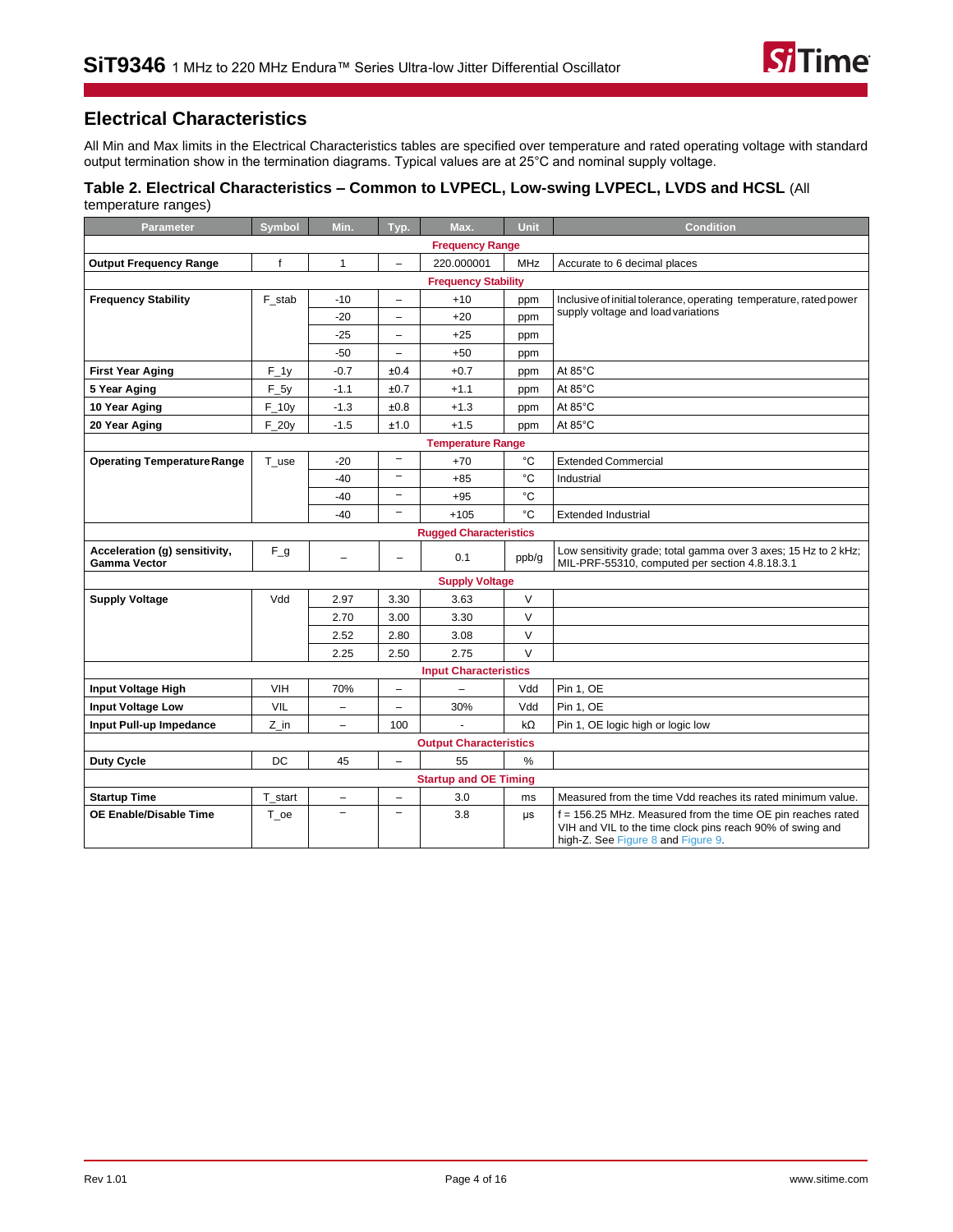

## **Table 3. Electrical Characteristics – LVPECL, Low-swing LVPECL**

| Parameter                                   | Symbol               | Min.                     | Typ.                     | Max.                                               | <b>Unit</b> | <b>Condition</b>                                                                                                                                    |  |
|---------------------------------------------|----------------------|--------------------------|--------------------------|----------------------------------------------------|-------------|-----------------------------------------------------------------------------------------------------------------------------------------------------|--|
| <b>Current Consumption</b>                  |                      |                          |                          |                                                    |             |                                                                                                                                                     |  |
| <b>Current Consumption</b>                  | Idd                  | $\qquad \qquad -$        | $\overline{\phantom{0}}$ | 89                                                 | mA          | Excluding Load Termination Current, Vdd = 3.3 V or 2.5 V                                                                                            |  |
| <b>OE Disable Supply Current</b>            | I OE                 | $\overline{\phantom{0}}$ | $\qquad \qquad -$        | 58                                                 | mA          | $OE = Low$                                                                                                                                          |  |
| <b>Output Disable Leakage</b><br>Current    | I leak               | $\qquad \qquad -$        | 0.15                     |                                                    | μA          | $OE = Low$                                                                                                                                          |  |
| <b>Maximum Output Current</b>               | I driver             | $\overline{\phantom{0}}$ |                          | 32                                                 | mA          | Maximum average current drawn from OUT+ or OUT-                                                                                                     |  |
|                                             |                      |                          |                          | <b>Output Characteristics for LVPECL</b>           |             |                                                                                                                                                     |  |
| <b>Output High Voltage</b>                  | <b>VOH</b>           | $Vdd-1.1$                |                          | $Vdd-0.7$                                          | $\vee$      | See Figure 4                                                                                                                                        |  |
| <b>Output Low Voltage</b>                   | VOL                  | $Vdd-1.9$                | $\equiv$                 | $Vdd-1.5$                                          | $\vee$      | See Figure 4                                                                                                                                        |  |
| <b>Output Differential Voltage</b><br>Swing | V_Swing              | 1.2                      | 1.6                      | 2.0                                                | $\vee$      | See Figure 5                                                                                                                                        |  |
| <b>Rise/Fall Time</b>                       | Tr, Tf               | $\overline{\phantom{m}}$ | 225                      | 290                                                | ps          | 20% to 80%, See Figure 5                                                                                                                            |  |
|                                             |                      |                          |                          | <b>Output Characteristics for Low-swing LVPECL</b> |             |                                                                                                                                                     |  |
| <b>Output High Voltage</b>                  | VOH                  | $Vdd-1.2$                | $\qquad \qquad -$        | Vdd-0.75                                           | $\vee$      | See Figure 4                                                                                                                                        |  |
| <b>Output Low Voltage</b>                   | <b>VOL</b>           | $Vdd-1.8$                | $\qquad \qquad -$        | Vdd-1.25                                           | $\vee$      | See Figure 4                                                                                                                                        |  |
| <b>Output Differential Voltage</b>          | V Swing              | 0.4                      | $\mathbf{1}$             | 1.2                                                | $\vee$      | Output frequency 1 to 220 MHz, See Figure 5                                                                                                         |  |
| Swing                                       |                      | 0.4                      | $\mathbf{1}$             | 1.6                                                | $\vee$      | Output frequency greater than 220 MHz, See Figure 5                                                                                                 |  |
| <b>Rise/Fall Time</b>                       | Tr, Tf               | $\overline{\phantom{a}}$ | 225                      | 290                                                | ps          | 20% to 80%. See Figure 5                                                                                                                            |  |
|                                             |                      |                          |                          | Jitter - 7.0 x 5.0 mm Package                      |             |                                                                                                                                                     |  |
| RMS Period Jitter <sup>[2]</sup>            | $T_{\parallel}$ jitt | $\overline{\phantom{0}}$ | 1.0                      | 1.6                                                | ps          | $f = 100$ , 156.25 or 212.5 MHz, Vdd = 3.3 V or 2.5 V                                                                                               |  |
| RMS Phase Jitter (random)                   | T_phj                | $\equiv$                 | 0.225                    | 0.270                                              | ps          | $f = 156.25$ MHz, Integration bandwidth = 12 kHz to 20 MHz,<br>all Vdd levels, includes spurs.<br>Temperature ranges -20 to 70°C and -40 to 85°C    |  |
|                                             |                      | $\overline{\phantom{0}}$ | 0.225                    | 0.300                                              | ps          | $f = 156.25$ MHz, Integration bandwidth = 12 kHz to 20 MHz,<br>all Vdd levels, includes spurs.<br>Temperature ranges -40 to 95°C and -40 to 105°C   |  |
|                                             |                      | $\overline{\phantom{0}}$ | 0.1                      | $\overline{a}$                                     | ps          | f = 156.25 or 322.265625 MHz, IEEE802.3-2005 10GbE jitter<br>mask integration bandwidth = $1.875$ MHz to 20 MHz, includes<br>spurs, all Vdd levels. |  |
|                                             |                      |                          |                          | Jitter $-5.0$ x 3.2 and 3.2 x 2.5 mm Packages      |             |                                                                                                                                                     |  |
| RMS Period Jitter <sup>[2]</sup>            | $T_{\parallel}$ itt  | $\qquad \qquad -$        | 1.0                      | 1.6                                                | ps          | f = 100, 156.25 or 212.5 MHz, Vdd = 3.3 V or 2.5 V                                                                                                  |  |
| <b>RMS Phase Jitter (random)</b>            |                      | ۳                        | 0.225                    | 0.275                                              | ps          | $f = 156.25$ MHz, Integration bandwidth = 12 kHz to 20 MHz,<br>all Vdd levels, includes spurs.<br>Temperature ranges -20 to 70°C and -40 to 85°C    |  |
|                                             |                      | $\overline{\phantom{0}}$ | 0.225                    | 0.340                                              | ps          | $f = 156.25$ MHz, Integration bandwidth = 12 kHz to 20 MHz,<br>all Vdd levels, includes spurs.<br>Temperature ranges -40 to 95°C and -40 to 105°C   |  |
|                                             |                      |                          | 0.1                      |                                                    | ps          | f = 156.25 or 322.265625 MHz, IEEE802.3-2005 10GbE jitter<br>mask integration bandwidth = $1.875$ MHz to 20 MHz, includes<br>spurs, all Vdd levels. |  |

<span id="page-4-0"></span>**Notes:**

2. Measured according to JESD65B.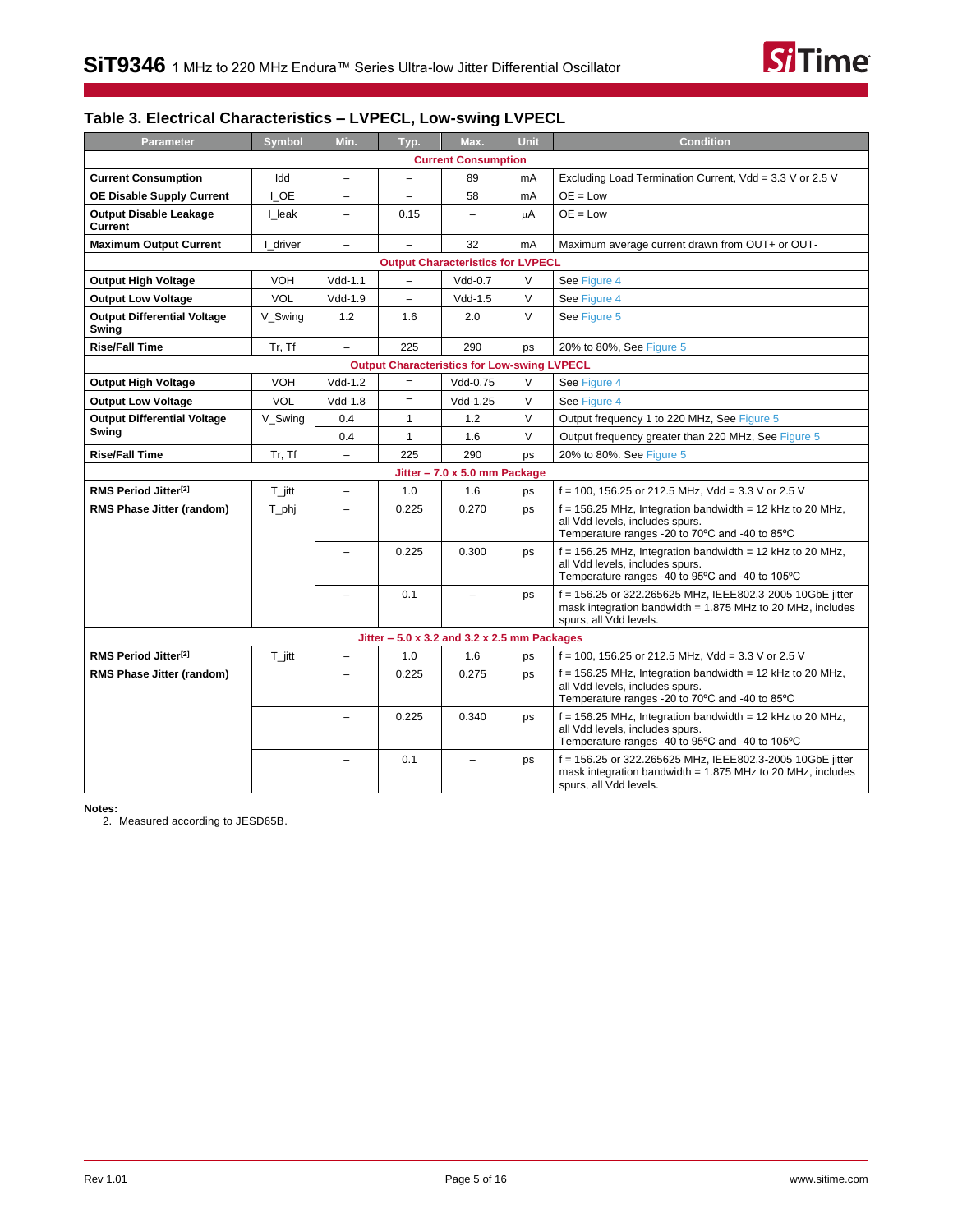

### **Table 4. Electrical Characteristics – LVDS**

| <b>Parameter</b>                                                                                      | <b>Symbol</b>        | Min.                                                     | Typ.                                          | Max.                          | Unit   | <b>Condition</b>                                                                                                                                    |  |
|-------------------------------------------------------------------------------------------------------|----------------------|----------------------------------------------------------|-----------------------------------------------|-------------------------------|--------|-----------------------------------------------------------------------------------------------------------------------------------------------------|--|
|                                                                                                       |                      |                                                          |                                               | <b>Current Consumption</b>    |        |                                                                                                                                                     |  |
| Idd<br><b>Current Consumption</b><br>79<br>mA<br>$\overline{\phantom{0}}$<br>$\overline{\phantom{0}}$ |                      | Excluding Load Termination Current, Vdd = 3.3 V or 2.5 V |                                               |                               |        |                                                                                                                                                     |  |
| <b>OE Disable Supply Current</b>                                                                      | I OE                 |                                                          |                                               | 58                            | mA     | $OE = Low$                                                                                                                                          |  |
| <b>Output Disable Leakage</b><br>Current                                                              | I leak               | $\overline{\phantom{0}}$                                 | 0.15                                          | $\overline{\phantom{0}}$      | μA     | $OE = Low$                                                                                                                                          |  |
|                                                                                                       |                      |                                                          |                                               | <b>Output Characteristics</b> |        |                                                                                                                                                     |  |
| <b>Differential Output Voltage</b>                                                                    | VOD                  | 300                                                      | $\overline{\phantom{0}}$                      | 450                           | mV     | See Figure 6                                                                                                                                        |  |
| Delta VOD                                                                                             | <b>AVOD</b>          | $\overline{\phantom{0}}$                                 | $\overline{\phantom{0}}$                      | 50                            | mV     | See Figure 6                                                                                                                                        |  |
| <b>Offset Voltage</b>                                                                                 | <b>VOS</b>           | 1.125                                                    | $\overline{a}$                                | 1.375                         | $\vee$ | See Figure 6                                                                                                                                        |  |
| Delta VOS                                                                                             | <b>AVOS</b>          | -                                                        | -                                             | 50                            | mV     | See Figure 6                                                                                                                                        |  |
| <b>Rise/Fall Time</b>                                                                                 | Tr, Tf               | $\equiv$                                                 | 400                                           | 470                           | ps     | Measured with 2 pF capacitive loading to GND, 20% to 80%,<br>see Figure 7                                                                           |  |
| Jitter - 7.0 x 5.0 mm Package                                                                         |                      |                                                          |                                               |                               |        |                                                                                                                                                     |  |
| RMS Period Jitter <sup>[3]</sup>                                                                      | $T_{\parallel}$ jitt | $\qquad \qquad -$                                        | 1.0                                           | 1.6                           | ps     | $f = 100$ , 156.25 or 212.5 MHz, Vdd = 3.3 V or 2.5 V                                                                                               |  |
| RMS Phase Jitter (random)                                                                             | T_phj                |                                                          | 0.215                                         | 0.265                         | ps     | $f = 156.25$ MHz, Integration bandwidth = 12 kHz to 20 MHz,<br>all Vdd levels, includes spurs.<br>Temperature ranges -20 to 70°C and -40 to 85°C    |  |
|                                                                                                       |                      |                                                          | 0.215                                         | 0.300                         | ps     | $f = 156.25$ MHz, Integration bandwidth = 12 kHz to 20 MHz,<br>all Vdd levels, includes spurs.<br>Temperature ranges -40 to 95°C and -40 to 105°C   |  |
|                                                                                                       |                      |                                                          | 0.1                                           |                               | ps     | f = 156.25 or 322.265625 MHz, IEEE802.3-2005 10GbE jitter<br>mask integration bandwidth = $1.875$ MHz to 20 MHz, includes<br>spurs, all Vdd levels. |  |
|                                                                                                       |                      |                                                          | Jitter $-5.0$ x 3.2 and 3.2 x 2.5 mm Packages |                               |        |                                                                                                                                                     |  |
| RMS Period Jitter <sup>[3]</sup>                                                                      | $T_{\parallel}$ itt  | $\overline{\phantom{0}}$                                 | 1.0                                           | 1.6                           | ps     | f = 100, 156.25 or 212.5 MHz, Vdd = 3.3 V or 2.5 V                                                                                                  |  |
| <b>RMS Phase Jitter (random)</b>                                                                      | T_phj                | $\equiv$                                                 | 0.235                                         | 0.275                         | ps     | $f = 156.25$ MHz, Integration bandwidth = 12 kHz to 20 MHz,<br>all Vdd levels, includes spurs.<br>Temperature ranges -20 to 70°C and -40 to 85°C    |  |
|                                                                                                       |                      |                                                          | 0.235                                         | 0.320                         | ps     | $f = 156.25$ MHz, Integration bandwidth = 12 kHz to 20 MHz,<br>all Vdd levels, includes spurs.<br>Temperature ranges -40 to 95°C and -40 to 105°C   |  |
|                                                                                                       |                      |                                                          | 0.1                                           | $\equiv$                      | ps     | f = 156.25 or 322.265625 MHz, IEEE802.3-2005 10GbE jitter<br>mask integration bandwidth = $1.875$ MHz to 20 MHz, includes<br>spurs, all Vdd levels. |  |

#### <span id="page-5-0"></span>**Notes:**

3. Measured according to JESD65B.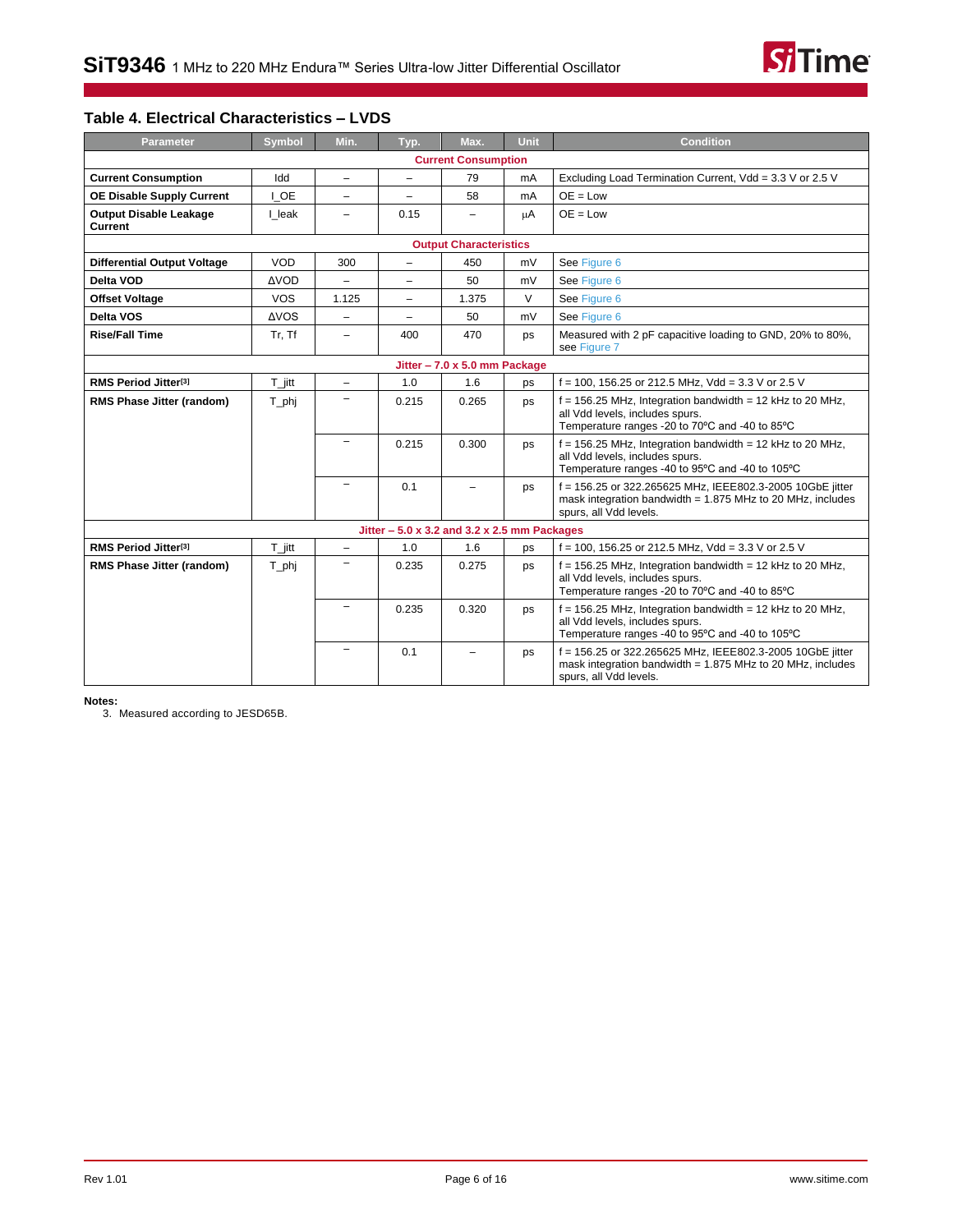

#### **Table 5. Electrical Characteristics – HCSL**

| <b>Parameter</b>                            | <b>Symbol</b>        | Min.                                                         | Typ.                                          | Max.                                                      | Unit   | <b>Condition</b>                                                                                                                                    |  |
|---------------------------------------------|----------------------|--------------------------------------------------------------|-----------------------------------------------|-----------------------------------------------------------|--------|-----------------------------------------------------------------------------------------------------------------------------------------------------|--|
|                                             |                      |                                                              |                                               | <b>Current Consumption</b>                                |        |                                                                                                                                                     |  |
| <b>Current Consumption</b>                  | Idd                  | $\overline{\phantom{a}}$                                     | $\qquad \qquad -$                             | 89                                                        | mA     | Excluding Load Termination Current, Vdd = 3.3 V or 2.5 V                                                                                            |  |
| <b>OE Disable Supply Current</b>            | I OE                 | $\overline{a}$                                               | $\equiv$                                      | 58                                                        | mA     | $OE = Low$                                                                                                                                          |  |
| <b>Output Disable Leakage</b><br>Current    | I leak               | $\overline{\phantom{0}}$                                     | 0.15                                          | ▃                                                         | μA     | $OE = Low$                                                                                                                                          |  |
| <b>Maximum Output Current</b>               | driver               | $\overline{\phantom{0}}$                                     | $\overline{\phantom{0}}$                      | 35                                                        | mA     | Maximum average current drawn from OUT+ or OUT-                                                                                                     |  |
|                                             |                      |                                                              |                                               | <b>Output Characteristics</b>                             |        |                                                                                                                                                     |  |
| <b>Output High Voltage</b>                  | <b>VOH</b>           | 0.60                                                         | $\qquad \qquad -$                             | 0.90                                                      | V      | See Figure 4                                                                                                                                        |  |
| <b>Output Low Voltage</b>                   | <b>VOL</b>           | $-0.05$                                                      | $\overline{\phantom{0}}$                      | 0.08                                                      | $\vee$ | See Figure 4                                                                                                                                        |  |
| <b>Output Differential Voltage</b><br>Swing | V Swing              | 1.2                                                          | 1.4                                           | 1.80                                                      | $\vee$ | See Figure 5                                                                                                                                        |  |
| <b>Rise/Fall Time</b>                       | Tr, Tf               | 360<br>465<br>$\overline{\phantom{a}}$<br>ps<br>see Figure 5 |                                               | Measured with 2 pF capacitive loading to GND, 20% to 80%, |        |                                                                                                                                                     |  |
| Jitter - 7.0 x 5.0 mm Package               |                      |                                                              |                                               |                                                           |        |                                                                                                                                                     |  |
| RMS Period Jitter <sup>[3]</sup>            | $T_{\parallel}$ jitt | $\overline{\phantom{0}}$                                     | 1.0                                           | 1.6                                                       | ps     | $f = 100$ , 156.25 or 212.5 MHz, Vdd = 3.3 V or 2.5 V                                                                                               |  |
| RMS Phase Jitter (random)                   | T_phj                | -                                                            | 0.220                                         | 0.270                                                     | ps     | $f = 156.25$ MHz, Integration bandwidth = 12 kHz to 20 MHz,<br>all Vdd levels, includes spurs.<br>Temperature ranges -20 to 70°C and -40 to 85°C    |  |
|                                             |                      |                                                              | 0.220                                         | 0.300                                                     | ps     | $f = 156.25$ MHz, Integration bandwidth = 12 kHz to 20 MHz,<br>all Vdd levels, includes spurs.<br>Temperature ranges -40 to 95°C and -40 to 105°C   |  |
|                                             |                      |                                                              | 0.1                                           | $\overline{\phantom{0}}$                                  | ps     | f = 156.25 or 322.265625 MHz, IEEE802.3-2005 10GbE jitter<br>mask integration bandwidth = $1.875$ MHz to 20 MHz, includes<br>spurs, all Vdd levels. |  |
|                                             |                      |                                                              | Jitter $-5.0$ x 3.2 and 3.2 x 2.5 mm Packages |                                                           |        |                                                                                                                                                     |  |
| RMS Period Jitter <sup>[4]</sup>            | $T_{\parallel}$ jitt | $\frac{1}{2}$                                                | 1.0                                           | 1.6                                                       | ps     | $f = 100$ , 156.25 or 212.5 MHz, Vdd = 3.3 V or 2.5 V                                                                                               |  |
| RMS Phase Jitter (random)                   | $T$ <sub>_phj</sub>  | $\overline{\phantom{0}}$                                     | 0.230                                         | 0.275                                                     | ps     | $f = 156.25$ MHz, Integration bandwidth = 12 kHz to 20 MHz,<br>all Vdd levels, includes spurs.<br>Temperature ranges -20 to 70°C and -40 to 85°C    |  |
|                                             |                      |                                                              | 0.230                                         | 0.340                                                     | ps     | $f = 156.25$ MHz, Integration bandwidth = 12 kHz to 20 MHz,<br>all Vdd levels, includes spurs.<br>Temperature ranges -40 to 95°C and -40 to 105°C   |  |
|                                             |                      | $\overline{\phantom{0}}$                                     | 0.1                                           | $\overline{\phantom{0}}$                                  | ps     | f = 156.25 or 322.265625 MHz, IEEE802.3-2005 10GbE jitter<br>mask integration bandwidth = $1.875$ MHz to 20 MHz, includes<br>spurs, all Vdd levels. |  |

<span id="page-6-1"></span>**Notes:**

4. Measured according to JESD65B.

### <span id="page-6-0"></span>**Table 6. Pin Description**

| <b>Pin</b> | <b>Map</b> | <b>Functionality</b>                                        |                                                                                |  |
|------------|------------|-------------------------------------------------------------|--------------------------------------------------------------------------------|--|
|            | OE/NC      | <b>Output Enable</b><br>$H[5]$ : specified frequency output |                                                                                |  |
|            |            | (OE)<br>L: output is high impedance                         |                                                                                |  |
|            |            | Non Connect<br>(NC)                                         | H or L or Open: No effect on output frequency or other<br>device functions     |  |
| 2          | NC.        | <b>NA</b>                                                   | No Connect; Leave it floating or connect to GND for better<br>heat dissipation |  |
| 3          | <b>GND</b> | Power                                                       | Vdd Power Supply Ground                                                        |  |
| 4          | $OUT+$     | Output                                                      | Oscillator output                                                              |  |
| 5          | OUT-       | Output                                                      | Complementary oscillator output                                                |  |
| 6          | Vdd        | Power                                                       | Power supply voltage <sup>[6]</sup>                                            |  |





<span id="page-6-2"></span>**Notes:**

5. In OE mode, a pull-up resistor of 10 kΩ or less is recommended if pin 1 is not externally driven.

<span id="page-6-3"></span>6. A capacitor of value 0.1 µF or higher between VDD and GND is required. An additional 10 µF capacitor between VDD and GND is required for the best phase jitter performance.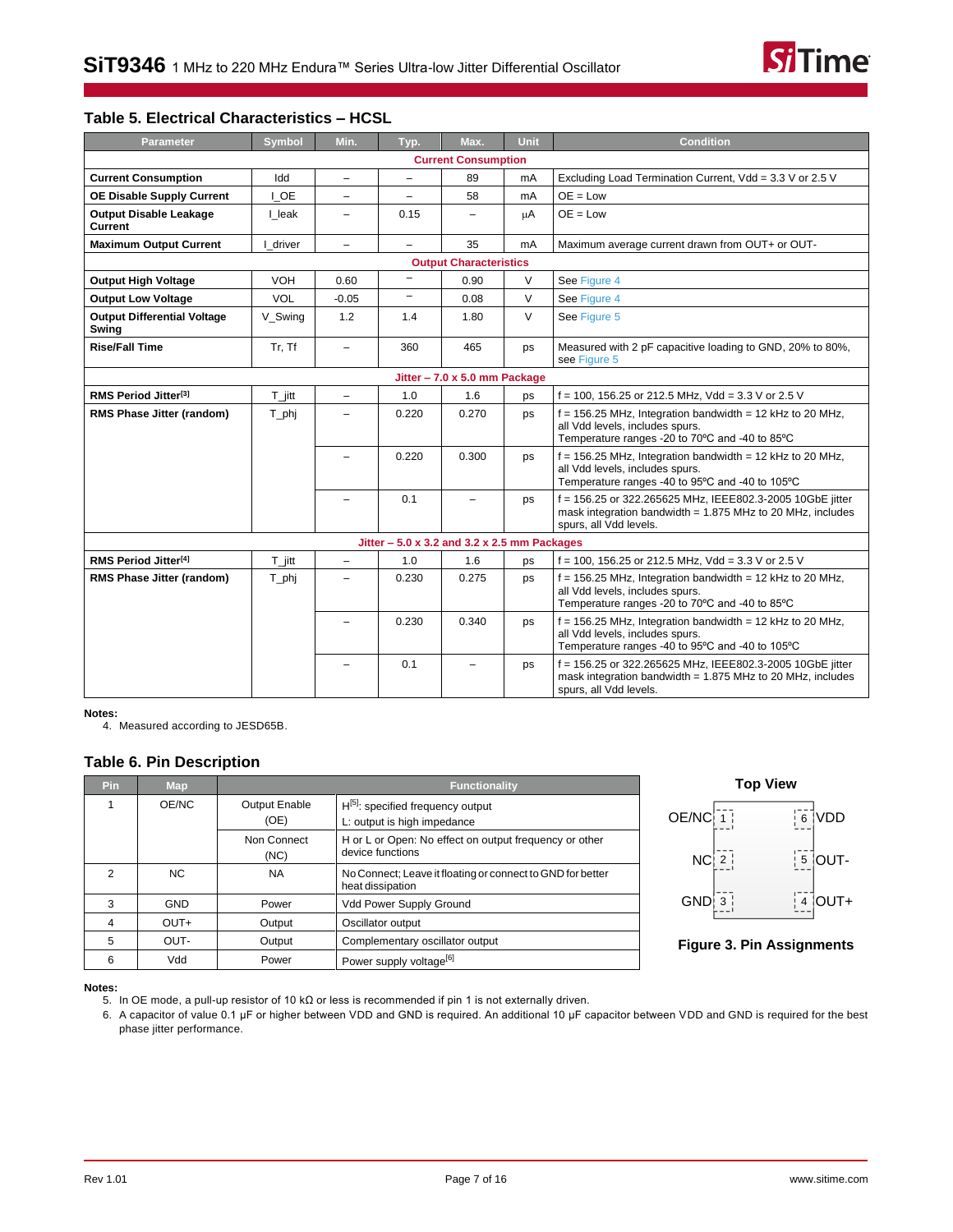### **Table 7. Absolute Maximum Ratings**

Attempted operation outside the absolute maximum ratings may cause permanent damage to the part. Actual performance of the IC is only guaranteed within the operational specifications, not at absolute maximum ratings.

| Parameter                                                            | Min.   | Max.          | Unit |
|----------------------------------------------------------------------|--------|---------------|------|
| Vdd                                                                  | $-0.5$ | 4.0           |      |
| <b>VIH</b>                                                           |        | $Vdd + 0.3 V$ |      |
| <b>VIL</b>                                                           | $-0.3$ |               |      |
| Storage Temperature                                                  | $-65$  | 150           | °C   |
| <b>Maximum Junction Temperature</b>                                  |        | 130           | °C   |
| Soldering Temperature (follow standard Pb-free soldering guidelines) |        | 260           | °C   |

#### <span id="page-7-2"></span>**Table 8. Thermal Considerations [\[7\]](#page-7-0)**

| Package     | $\theta_{JA}$ , 4 Layer Board (°C/W) | $\theta_{\text{JC}}$ , Bottom (°C/W) |
|-------------|--------------------------------------|--------------------------------------|
| 3225, 6-pin | 80                                   | 30                                   |
| 5032, 6-pin | 53                                   | 20                                   |
| 7050, 6-pin | 52                                   | 19                                   |

<span id="page-7-0"></span>**Notes:**

7. Refer to JESD51 for  $\theta_{JA}$  and  $\theta_{JC}$  definitions, and reference layout used to determine the  $\theta_{JA}$  and  $\theta_{JC}$  values in the above table.

#### **Table 9. Maximum Operating Junction Temperature[\[8\]](#page-7-1)**

| <b>Max Operating Temperature (ambient)</b> | <b>Maximum Operating Junction Temperature</b> |
|--------------------------------------------|-----------------------------------------------|
| $70^{\circ}$ C                             | $95^{\circ}$ C                                |
| $85^{\circ}$ C                             | $110^{\circ}$ C                               |
| $95^{\circ}$ C                             | $120^{\circ}$ C                               |
| $105^{\circ}$ C                            | $130^{\circ}$ C                               |

<span id="page-7-1"></span>**Notes:**

8. Datasheet specifications are not guaranteed if junction temperature exceeds the maximum operating junction temperature.

#### **Table 10. Environmental Compliance**

| <b>Parameter</b>                                                     | <b>Test Conditions</b>    | Value  | <b>Unit</b> |
|----------------------------------------------------------------------|---------------------------|--------|-------------|
| <b>Mechanical Shock Resistance</b>                                   | MIL-STD-883F, Method 2002 | 10.000 | G           |
| <b>Mechanical Vibration Resistance</b>                               | MIL-STD-883F, Method 2007 | 70     | G           |
| Soldering Temperature (follow standard Pb free soldering quidelines) | MIL-STD-883F, Method 2003 | 260    | °C          |
| Moisture Sensitivity Level                                           | MSL1 @ 260°C              |        |             |
| Electrostatic Discharge (HBM)                                        | <b>HBM. JESD22-A114</b>   | 2.000  |             |
| Charge-Device Model ESD Protection                                   | JESD220C101               | 750    |             |
| Latch-up Tolerance                                                   | JESD78 Compliant          |        |             |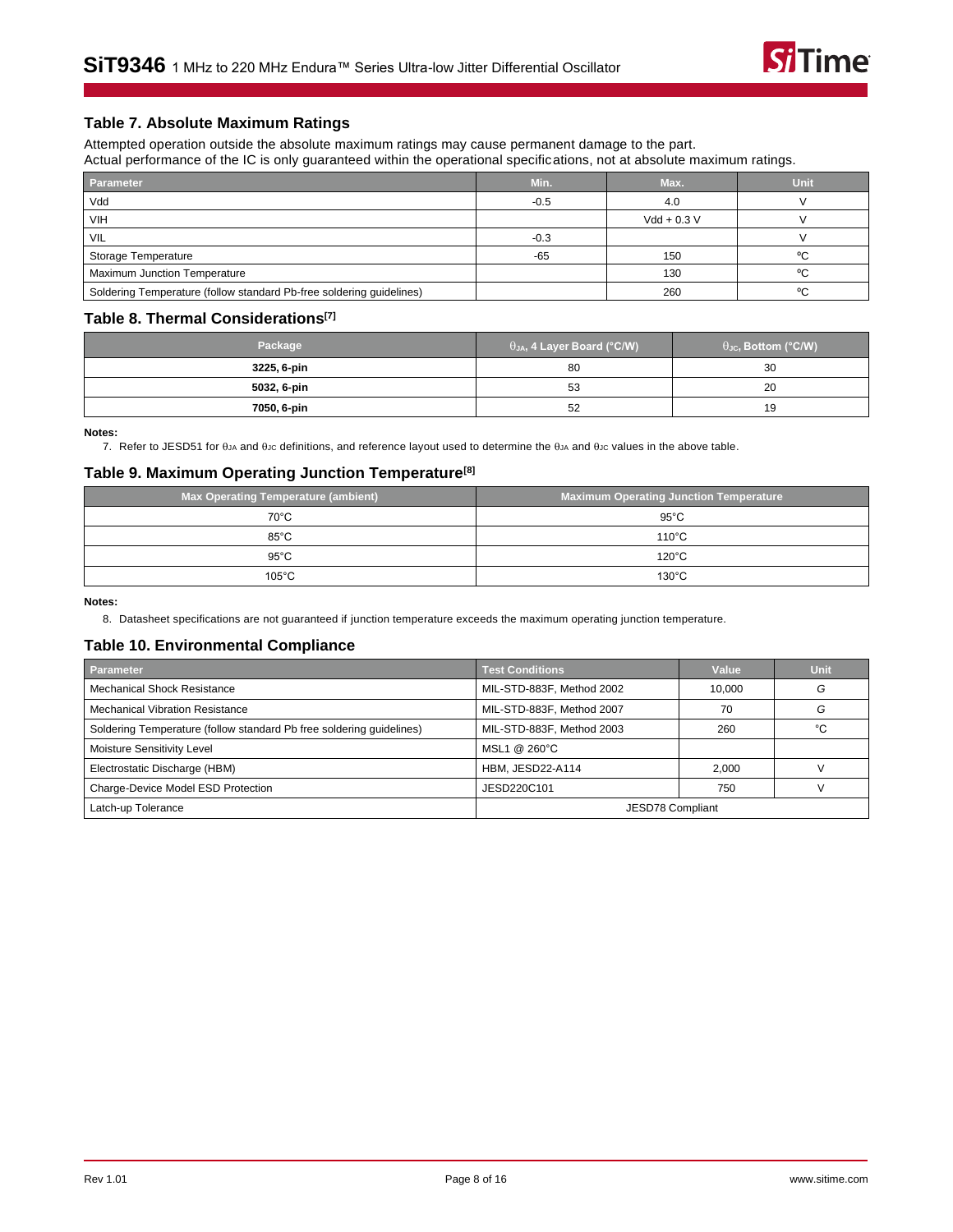

### <span id="page-8-0"></span>**Waveform Diagrams**



<span id="page-8-1"></span>**Figure 4. LVPECL, Low-swing LVPECL, and HCSL Voltage Levels per Differential Pin (i.e. OUT+, or OUT-)**



<span id="page-8-2"></span>**Figure 5. LVPECL, Low-swing LVPECL, and HCSL Voltage Levels Across Differential Pair (i.e. OUT+ minus OUT-)**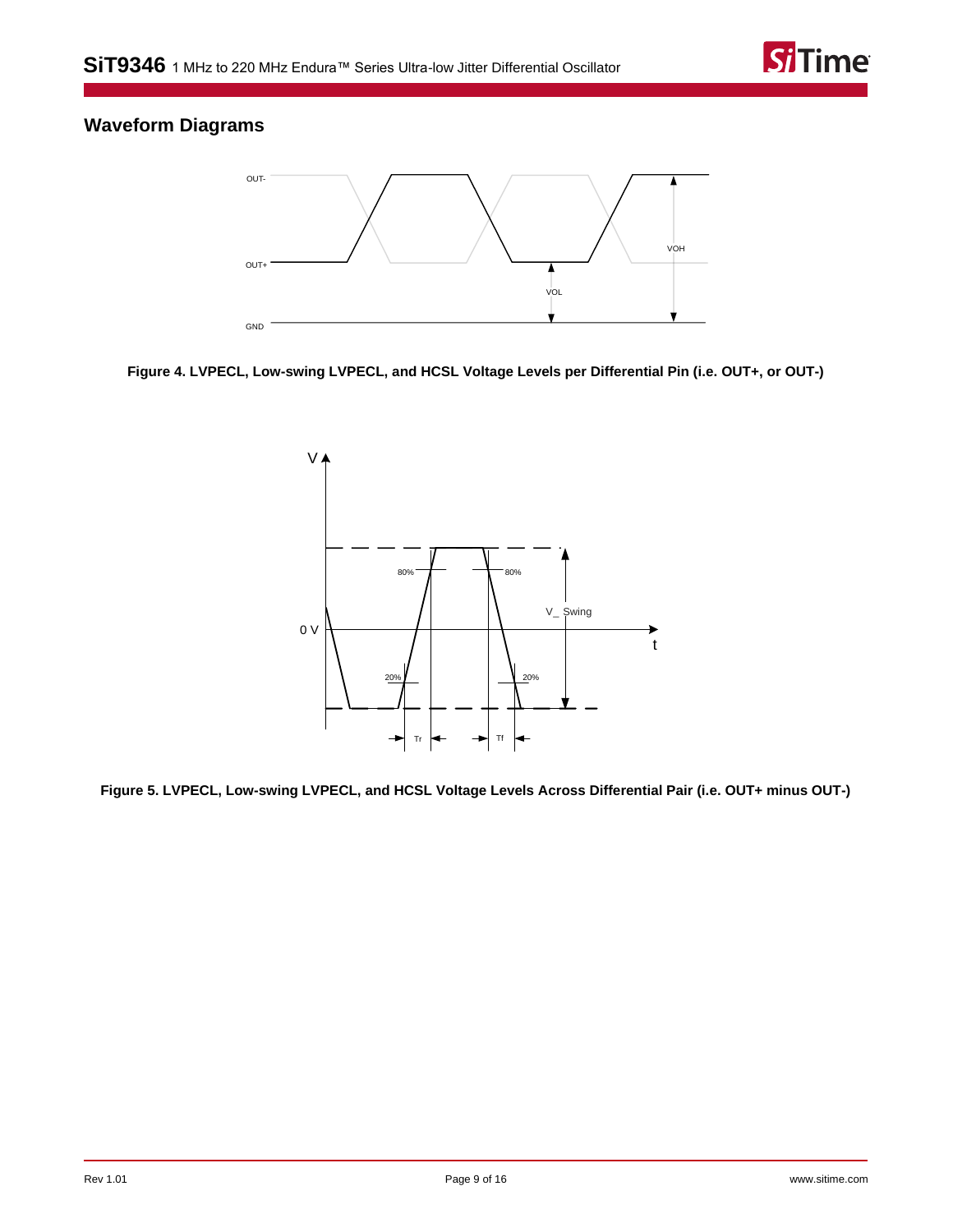## **Waveform Diagrams (continued)**



<span id="page-9-3"></span>



**Figure 7. LVDS Differential Waveform (i.e. OUT+ minus OUT-)**

### <span id="page-9-4"></span><span id="page-9-0"></span>**Timing Diagrams**



<span id="page-9-1"></span>**Figure 8. Hardware OE Enable Timing Figure 9. Hardware OE Disable Timing**



<span id="page-9-2"></span>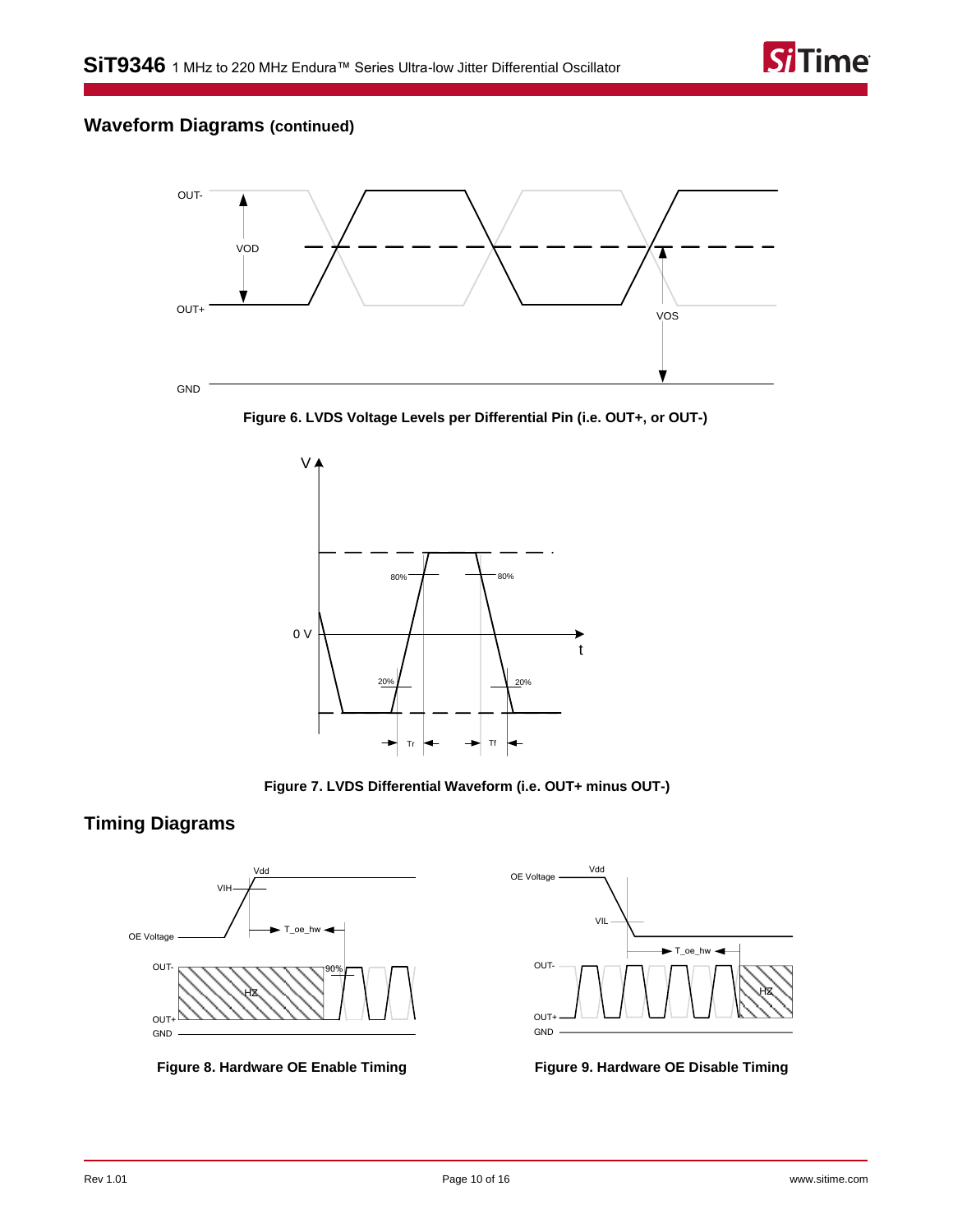

### <span id="page-10-0"></span>**Termination Diagrams**

### <span id="page-10-1"></span>**LVPECL and Low-swing LVPECL**







**Figure 11. LVPECL and Low-swing LVPECL DC-coupled Load Termination with Thevenin Equivalent Network**



**Figure 12. LVPECL and Low-swing LVPECL with Y-Bias Termination**



**Figure 13. LVPECL and Low-swing LVPECL with DC-coupled Parallel Shunt Load Termination**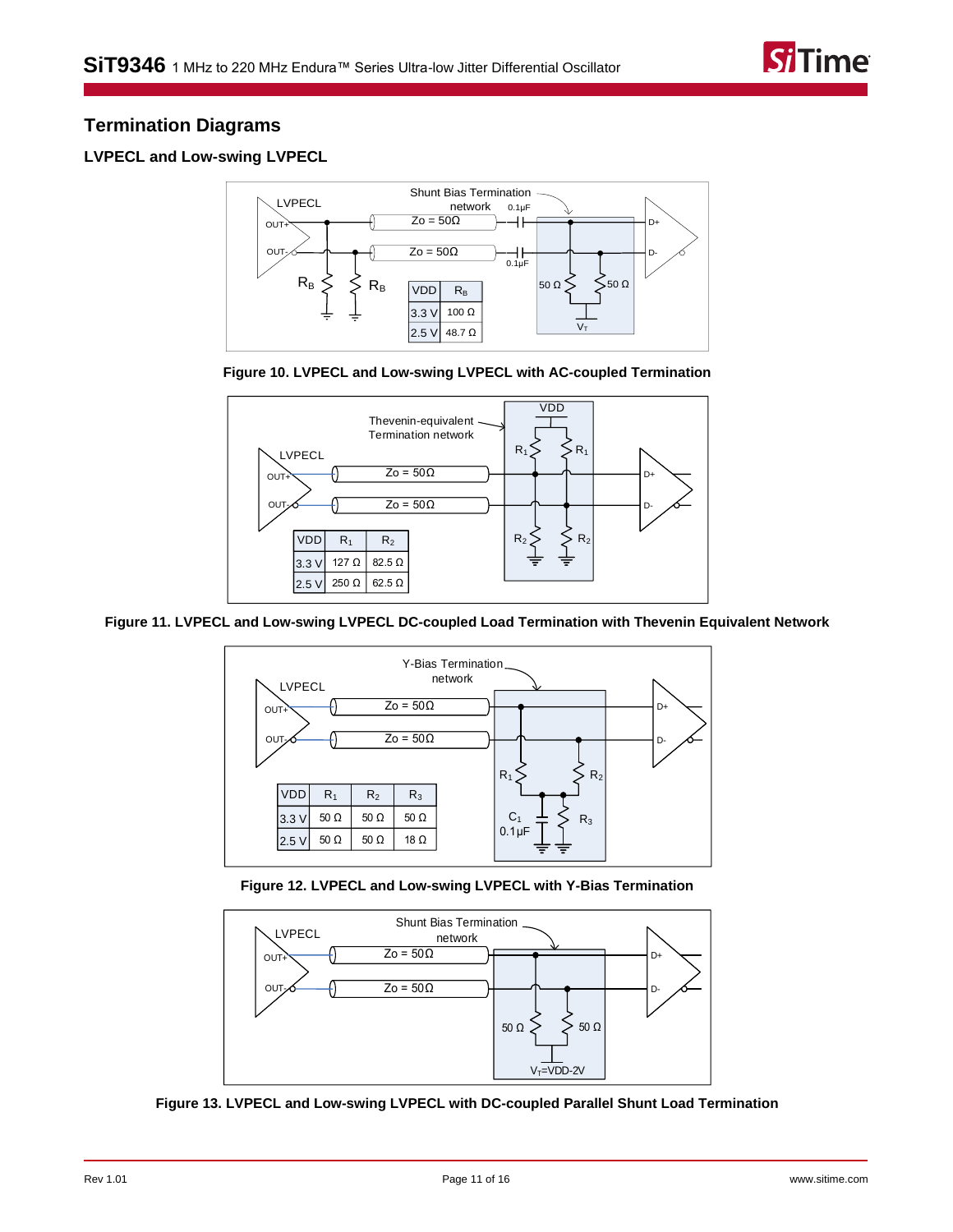

### **Termination Diagrams (continued)**

<span id="page-11-0"></span>**LVDS**



**Figure 14. LVDS single DC Termination at the Load**



**Figure 15. LVDS Double AC Termination with Capacitor Close to the Load**



**Figure 16. LVDS Double DC Termination**

<span id="page-11-1"></span>**HCSL**



**Figure 17. HCSL Interface Termination**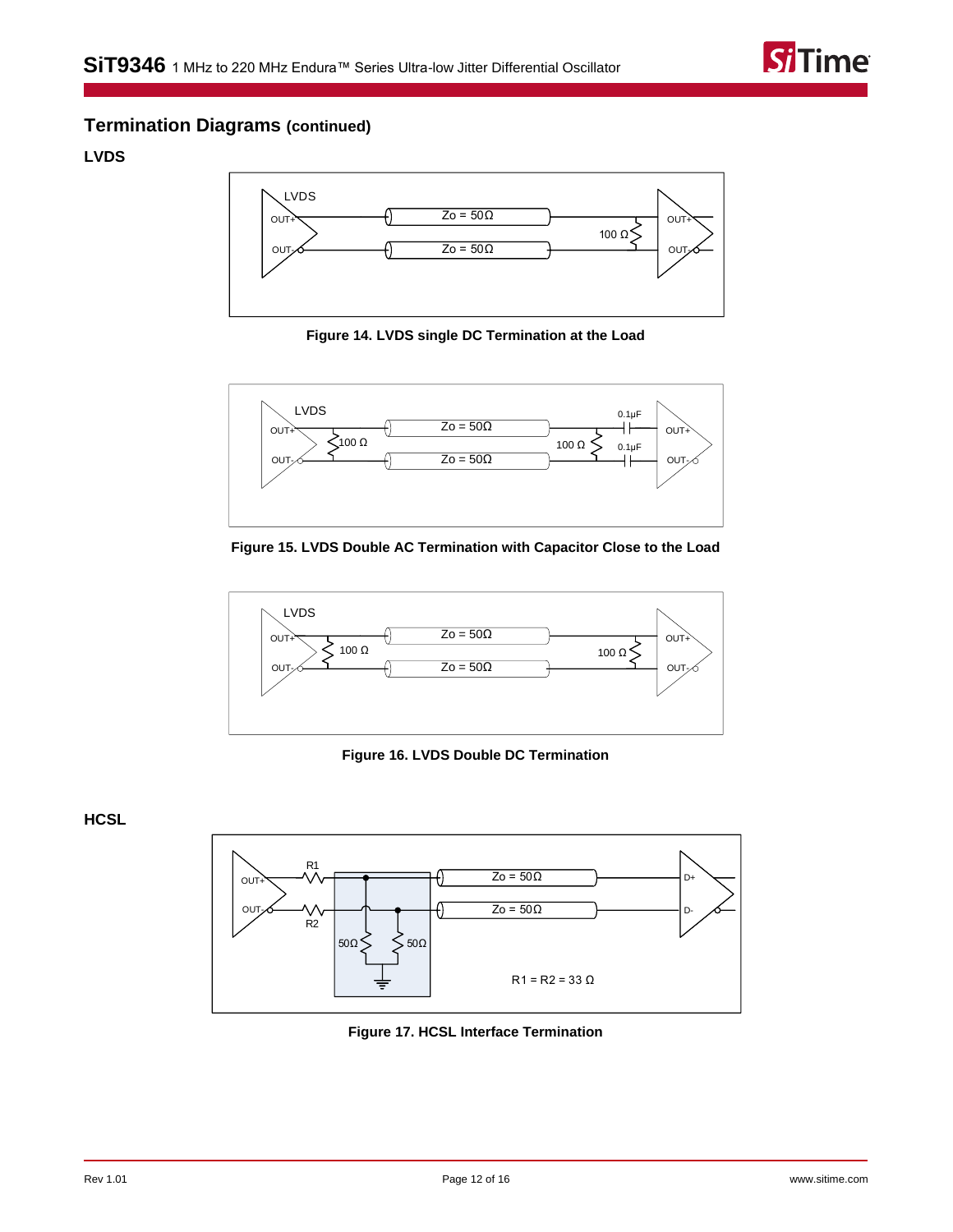

### <span id="page-12-0"></span>**Dimensions and Patterns ― 3.2 x 2.5 mm<sup>2</sup>**



### <span id="page-12-1"></span>**Dimensions and Patterns ― 5.0 x 3.2 mm<sup>2</sup>**



#### <span id="page-12-2"></span>**Notes:**

- 9. Top Marking: Y denotes manufacturing origin and XXXX denotes manufacturing lot number. The value of "Y" will depend on the as sembly location of the device.
- <span id="page-12-3"></span>10. A capacitor of value 0.1 µF or higher between VDD and GND is required. An additional 10 µF capacitor between VDD and GND is required for the best phase jitter performance.
- <span id="page-12-4"></span>11. The center pad has no electrical function. Soldering down the center pad to the GND is recommended for best thermal dissipation, but is optional.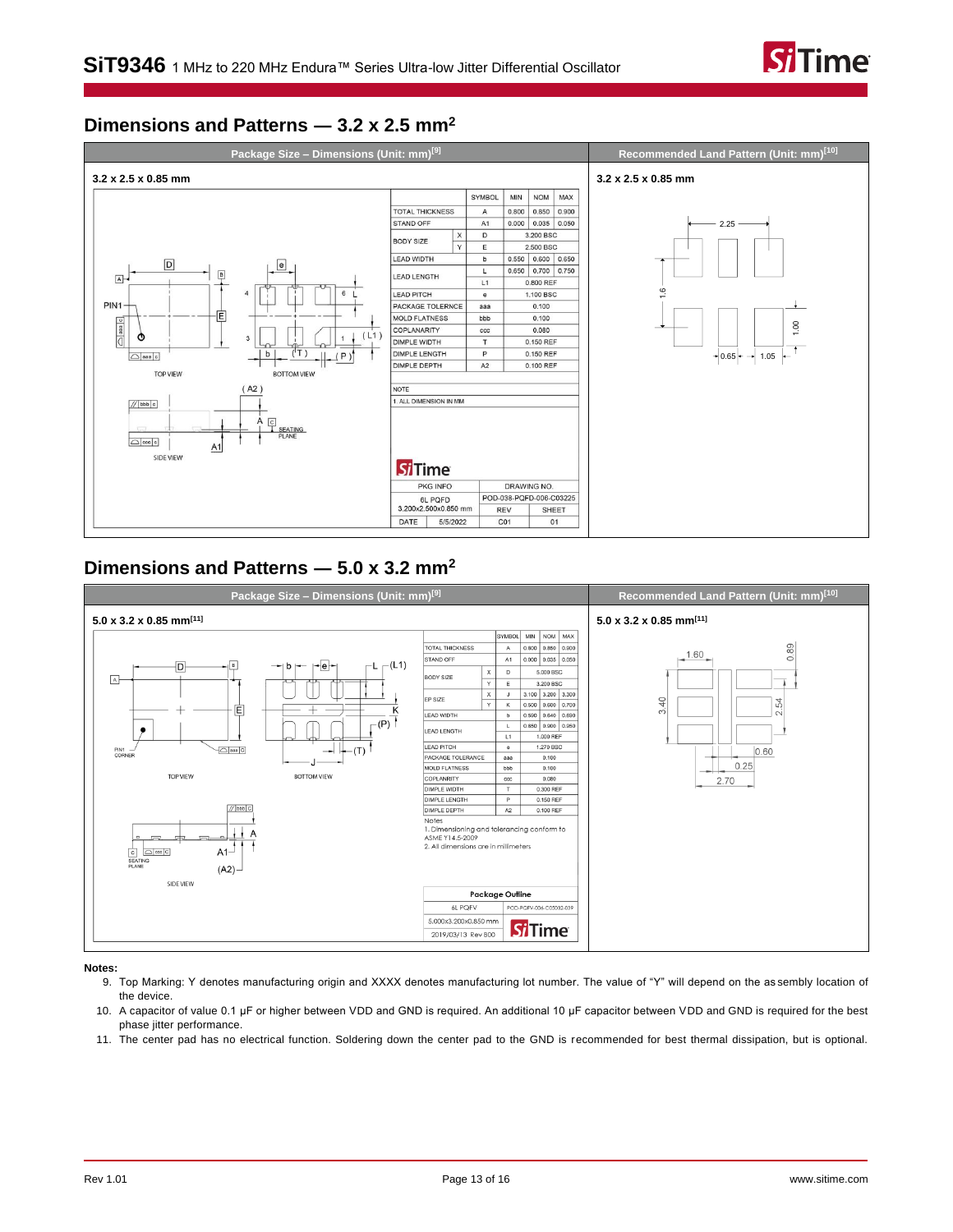

### <span id="page-13-0"></span>**Dimensions and Patterns ― 7.0 x 5.0 mm<sup>2</sup>**



#### <span id="page-13-1"></span>**Notes:**

12. Top Marking: Y denotes manufacturing origin and XXXX denotes manufacturing lot number. The value of "Y" will depend on the assembly location of the device.

<span id="page-13-2"></span>13. A capacitor of value 0.1 µF or higher between VDD and GND is required. An additional 10 µF capacitor between VDD and GND is required for the best phase jitter performance.

<span id="page-13-3"></span>14. The center pad has no electrical function. Soldering down the center pad to the GND is recommended for best thermal dissipation, but is optional.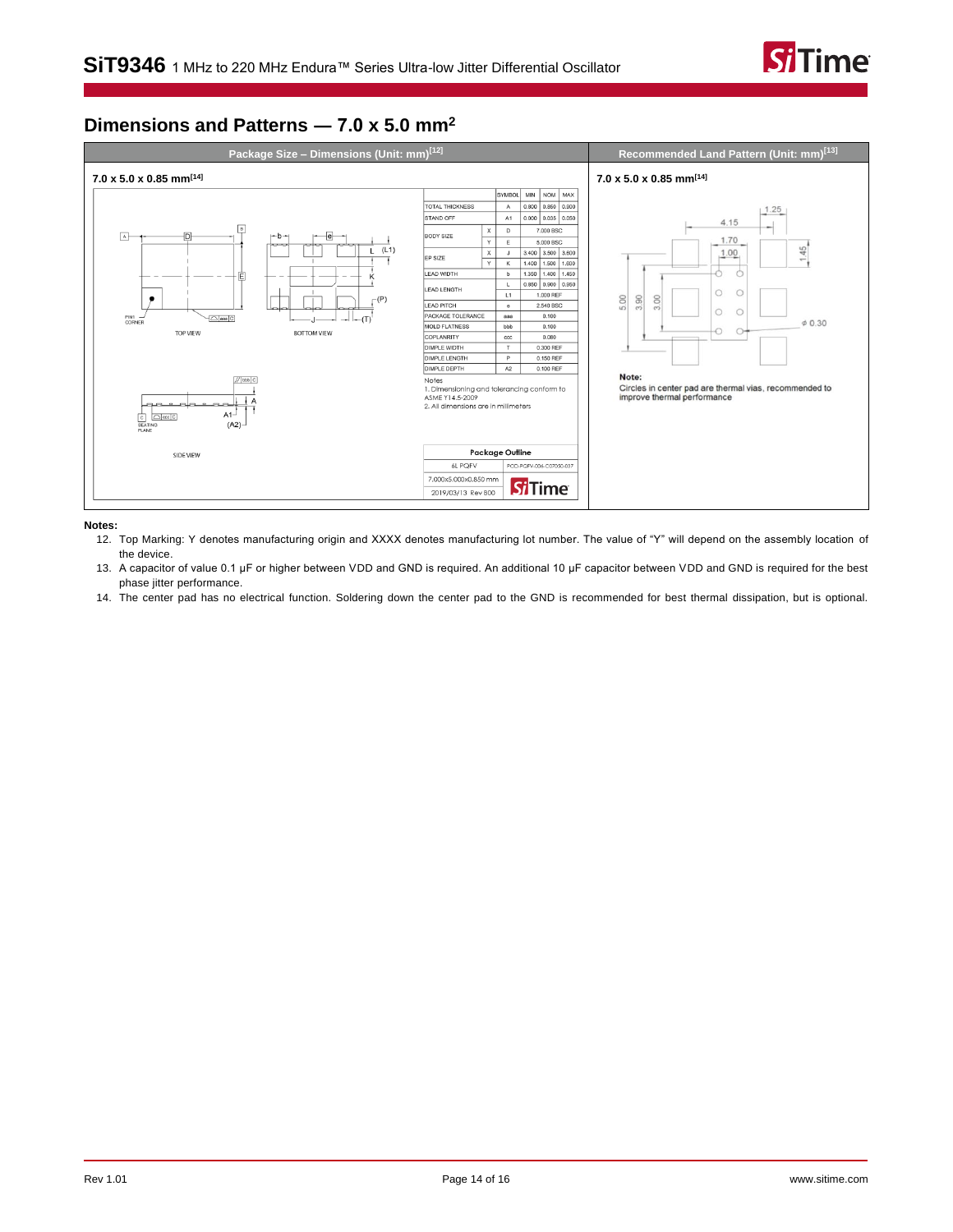

# <span id="page-14-0"></span>**Additional Information**

### **Table 11. Additional Information**

| <b>Document</b>                                 | <b>Description</b>                                                                                                                         | <b>Download Link</b>                                                                     |
|-------------------------------------------------|--------------------------------------------------------------------------------------------------------------------------------------------|------------------------------------------------------------------------------------------|
| ECCN#: EAR99                                    | Five character designation used on the<br>commerce Control List (CCL) to identify dual<br>use items for export control purposes.           |                                                                                          |
| <b>HTS Classification Code:</b><br>8542.39.0000 | A Harmonized Tariff Schedule (HTS) code<br>developed by the World Customs Organization<br>to classify/define internationally traded goods. |                                                                                          |
| <b>Part number Generator</b>                    | Tool used to create the part number based on<br>desired features.                                                                          | www.sitime.com/part-number-generator                                                     |
| <b>Manufacturing Notes</b>                      | Tape & Reel dimension, reflow profile and<br>other manufacturing related info                                                              | www.sitime.com/sites/default/files/gated/Manufacturing-Notes-for-SiTime-<br>Products.pdf |
| <b>Qualification Reports</b>                    | RoHS report, reliability reports,<br>composition reports                                                                                   | www.sitime.com/support/quality-and-reliability                                           |
| <b>Performance Reports</b>                      | Additional performance data such as phase<br>noise, current consumption and jitter for<br>selected frequencies                             | www.sitime.com/support/performance-measurement-report                                    |
| <b>Termination Techniques</b>                   | Termination design recommendations                                                                                                         | www.sitime.com/support/application-notes                                                 |
| <b>Layout Techniques</b>                        | Layout recommendations                                                                                                                     | www.sitime.com/support/application-notes                                                 |
| <b>Evaluation Boards</b>                        | SiT6085/6EB rev. 3.0, SiT6085EB rev.3.1 and<br>SiT6097EB rev. 2.0 Evaluation Boards for<br>Differential Oscillators User Manual            | www.sitime.com/support/user-guides                                                       |